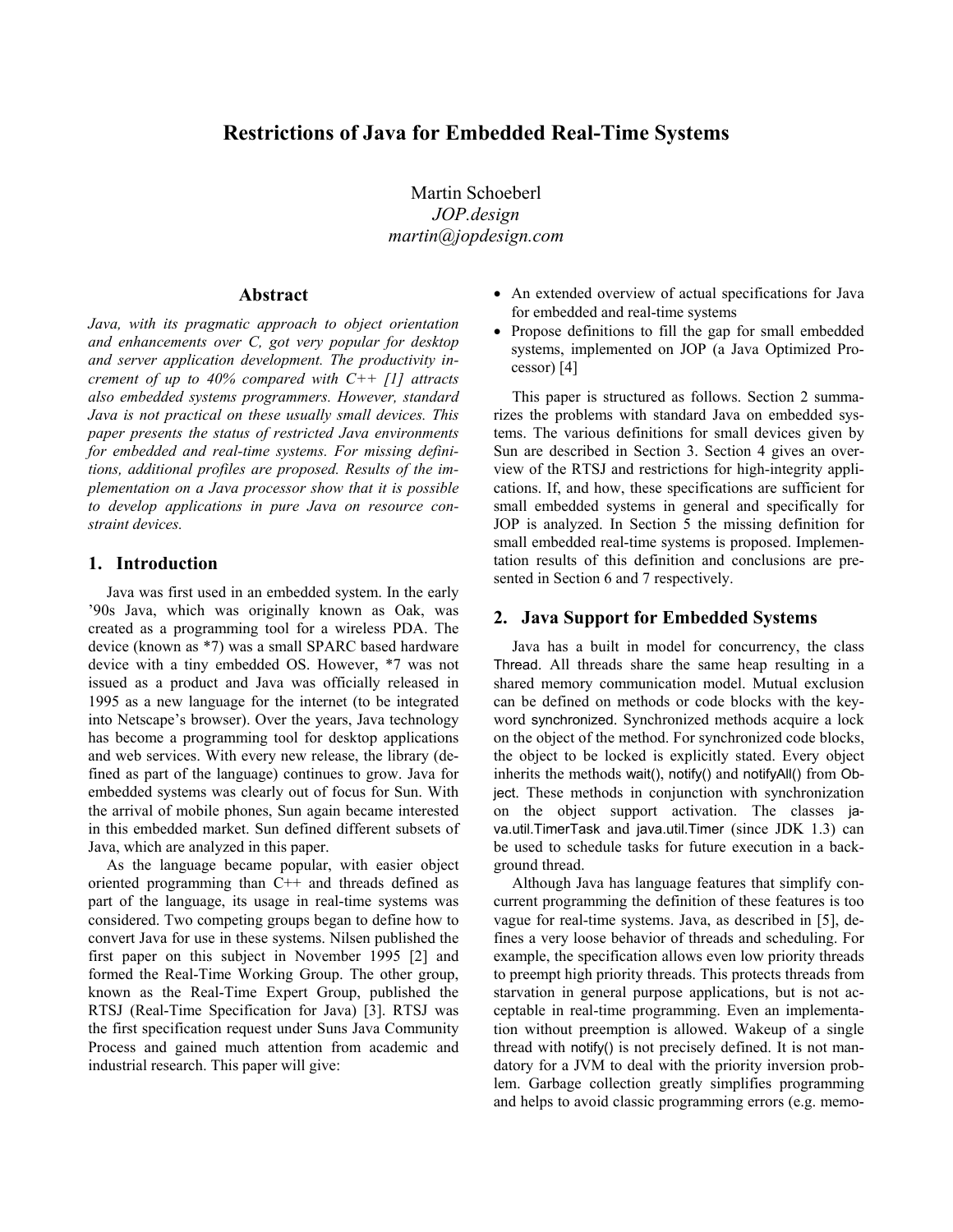ry leaks), but is not suitable for real-time systems and problematic in embedded systems. A more conservative approach to memory allocation is necessary. Dynamic class loading requires the resolution and verification of classes. This function is usually too complex (and too much memory consuming) for embedded devices. Upper bound of execution time for this function is almost impossible to predict (or too large). This results in complete avoidance of dynamic class loading in real-time systems. For an implementation to be Java-conformant, it must include the full library (JDK). The JAR files for this library constitutes about 15 MB (in JDK 1.3, without native libraries), far too large for many embedded systems. Since Java was designed to be a safe language with a safe execution environment, no classes are defined for low-level access to hardware features. The standard library was not defined and coded with real-time applications in mind.

## **3. Java Micro Edition**

The definition of Java also includes the definition of the class library (JDK). This is a huge library and too large for some systems. To compensate for this Sun has defined the *Java 2 Platform, Micro Edition* (J2ME) [6]. As Sun has changed the focus of Java targets several times, the specifications reflect this through their slightly chaotic manner. J2ME reduces the function of the JVM (e.g. no floating point support) to make implementation easier on smaller processors. It also reduces the library (API). J2ME defines three software layers. The *Java Virtual Machine* is assumed to be implemented on top of a host operating system. There are no additional definitions for the J2ME in this layer. The *Configuration* defines the minimum set of JVM features and Java class libraries available on a particular category of devices. In a way, a configuration defines the lowest common denominator of the Java platform features and libraries that the developers can assume to be available on all devices. The *Profile* defines the minimum set of Application Programming Interfaces (APIs) available on a particular family of devices. Profiles are implemented upon a particular configuration. Applications are written for a particular profile and a device can support multiple profiles.

# **3.1. Connected Limited Device Configuration (CLDC)**

CLDC is a configuration for connected devices with at least 192 kB of total memory and a 16-bit or 32-bit processor. As the main target devices are cellular phones, this configuration has become very popular. The CLDC is composed of the K Virtual Machine (KVM) and core class libraries. Error handling has been altered so that the JVM halts in an implementation-specific manner. The following features have been removed from the JVM:

- Floating point support
- Java Native Interface (JNI)
- Reflection
- Finalization
- Weak references
- User-defined class loaders
- Thread groups and daemon threads
- Asynchronous exceptions
- Data type long is optional

These restrictions are defined in the final version 1.0 of the CLDC. The CLDC defines a subset of the following Java class libraries: java.io, java.lang, java.lang.ref and java.util. An additional library (javax.microedition.io) defines a simpler interface for communication than java.io and java.net. When implementing CLDC, one may choose to preload/prelink some classes. A utility (*JavaCodeCompact*) combines one or more Java class files and produces a C files that can be compiled and linked directly with the KVM. There is only one profile defined under CLDC: the Mobile Information Device Profile (MIDP) defines a user interface for LC displays, a media player and a game API.

## **3.2. Connected Device Configuration (CDC)**

The CDC defines a configuration for devices with network connection and assumes a minimum of a 32-bit processor and 2 MB memory. CDC defines no restrictions for the JVM. A virtual machine, the CVM, is part of the distribution. The CVM expects a full featured operating system. The existence of *JavaCodeCompact* implies that preloading of classes is allowed in CDC. Three profiles are defined for CDC. *Foundation Profile* is a set of Java APIs that support resource-constrained devices without a standards-based GUI system. The basic class libraries from the Java standard edition (like java.io, java.lang and java.net) are supported and a connection framework (javax.microedition.io) is added. *Personal Basis Profile* is a set of Java APIs that support resource-constrained devices with a standards-based GUI framework based on lightweight components. It adds some parts of the Abstract Window Toolkit (AWT) support (relative to JDK 1.1 AWT). *Personal Profile* completes the AWT libraries and includes support for the applet interface.

#### **3.3. Discussion**

Many of the specifications (i.e. *configurations* and *profiles*) are developed using the Java Community Process (JCP). JCP is not an open standard nor is it part of the open source concept. Although the acronym J2ME implies Java version 2 (i.e. JDK 1.2 and later) almost all technologies under J2ME are still based on JDK 1.1. Besides Java Card, CLDC is the 'smallest' definition from Sun. It assumes an operating system and is quite large (the JAR file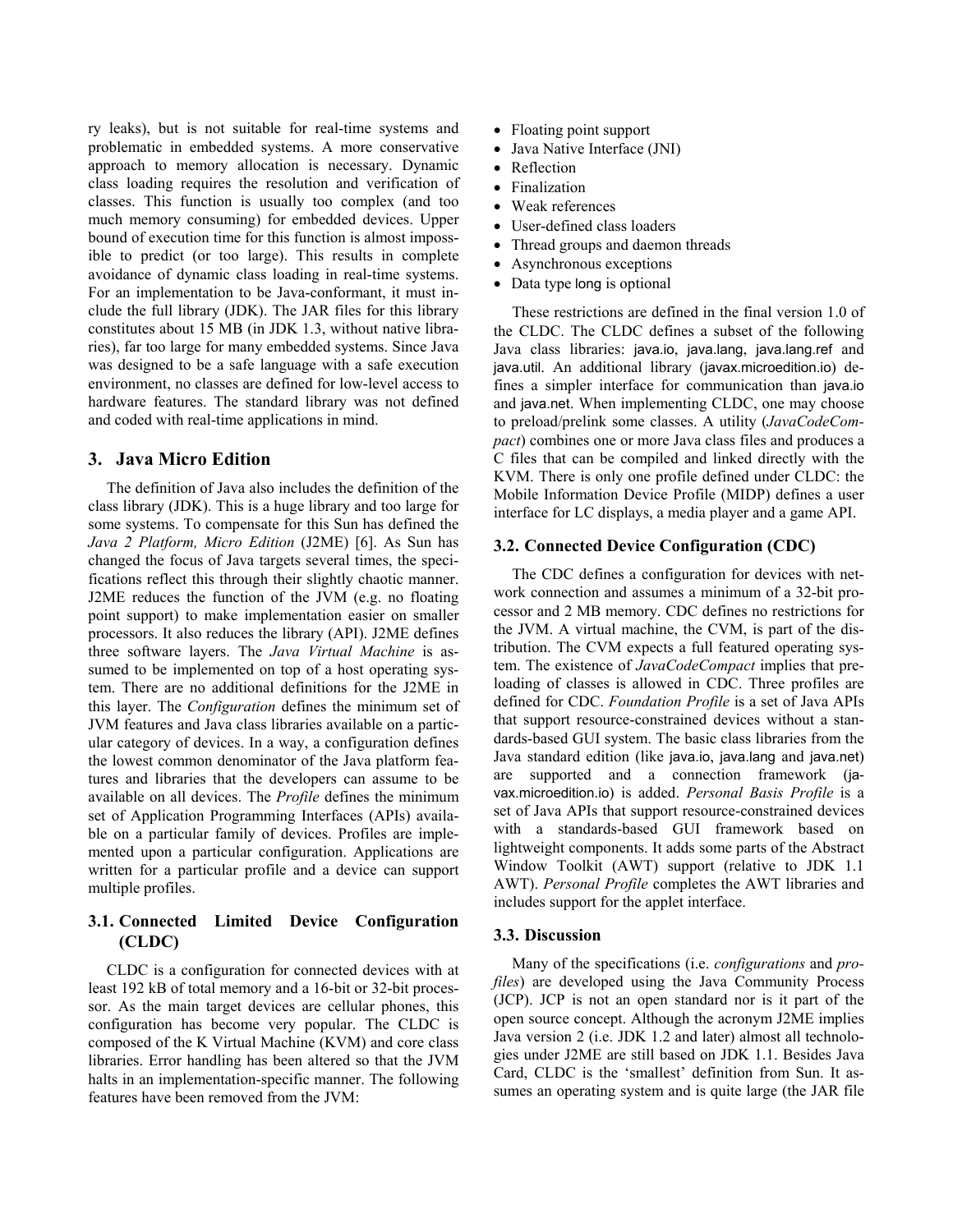for the classes is about 450 kB). There are no API definitions for low-level hardware access. CLDC is not suitable for small embedded devices. Java Card defines a different JVM instruction set and thus compromises basic ideas of Java. A more restricted definition with following features is needed:

- JVM restrictions, such as in CLDC 1.0
- A package for low-level hardware access
- A minimum subset of core libraries
- Additional profiles for application domains

# **4. Real-Time Extensions**

In 1999, a document defining the requirements for realtime Java was published by NIST [7]. Based on these requirements, two groups defined specifications for real-time Java. A comparison of these two specifications and as compared with Ada 95's Real-Time Annex can be found in [8]. The Real-Time Core Extension [9] is a specification published under the J Consortium. It is still in a draft version and there is no implementation available.

The Real-Time Specification for Java (RTSJ) defines a new API with support from the JVM [3]. A Reference Implementation (RI) of RTSJ forms part of the specification. RTSJ is backward compatible with existing non-real-time Java programs, which implies that RTSJ is intended to run on top of J2SE (and not on J2ME). The following section presents an overview of the RTSJ.

#### **4.1. Threads and Scheduling**

A priority-based, preemptive scheduler with at least 28 real-time priorities is defined as base scheduler. Additional levels (ten) for the traditional Java threads need to be available. Threads with the same priority are queued in FITO order. Additional schedulers (e.g. EDF) can be dynamically loaded. The class Scheduler and associated classes provide optional support for feasibility analysis.

Any instances of classes that implement the interface Schedulable are scheduled. In RTSJ RealtimeThread, No-HeapRealtimeThread, and AsyncEventHandler are *schedulable objects*. NoHeapRealtimeThread has and AsyncEventHandler can have a priority higher than the garbage collector. As the available release-parameters indicate, threads are ether periodic or asynchronous events. Threads can be grouped together to bind the execution cost and deadline for a period.

## **4.2. Memory**

As garbage collection is problematic in real-time applications, RTSJ defines new memory areas. *Scoped memory* is a memory area with bound lifetime. When a scope is entered (with a new thread or through enter()), all new objects are allocated in this memory area. Scoped memory areas can be nested and shared among threads. On exit of the last thread from a scope, all finalizers of the allocated objects are invoked and the memory area is freed. *Physical memory* is used to control allocation in memories with different access time. *Raw memory* allows byte-level access to physical memory or memory-mapped I/O. *Immortal memory* is a memory shared between all threads without a garbage collector. All objects created in this memory area have the same live time as the application (a new definition of immortal). *Heap memory* is the traditional garbage collected memory. Maximum memory usage and the maximum allocation rate per thread can be limited. Strict assignment rules between the different memory areas have to be checked by the implementation.

#### **4.3. Synchronization**

The implementation of synchronized has to include an algorithm to prevent priority inversion. Priority inheritance is the default and priority ceiling emulation protocol can be used on request. Threads waiting to enter a synchronized block are priority and FIFO within priority ordered. Wait free queues are provided for communication between instances of java.lang.Thread and RealtimeThread.

## **4.4. Time and Timers**

Classes to represent relative and absolute time with nanosecond accuracy are defined. All time parameters are split to a long for milliseconds and an int for nanoseconds within those milliseconds. Each time object has an associated Clock object. Multiple clocks can represent different sources of time and resolution. This allows reduction of queue management overheads for tasks with different tolerance for jitter. A new type, rationale time, can be used to describe periods with a requested resolution over a longer period (i.e. allowing release jitter between the points of the *outer* period). Timer classes can generate time-triggered events (one shot and periodic).

#### **4.5. Asynchrony**

Program logic representing external world events is scheduled and dispatched by the scheduler. An AsyncEvent object represents an external event (such as a POSIX signal or a hardware interrupt) or an internal event (through call of fire()). Event handlers are associated to these events and can be bound to a regular real-time thread or represent something *similar* to a thread. The relationship between events and handlers can be many-to-many. Release of handlers can be restricted to a minimum interarrival time.

The exception handling of Java is extended to represent asynchronous transfer of control (ATC). RealtimeThread overloads interrupt() to generate an AsynchronousInterruptedException (AIE). The AIE is deferred until the execution of a method that is willing to accept ATC. The method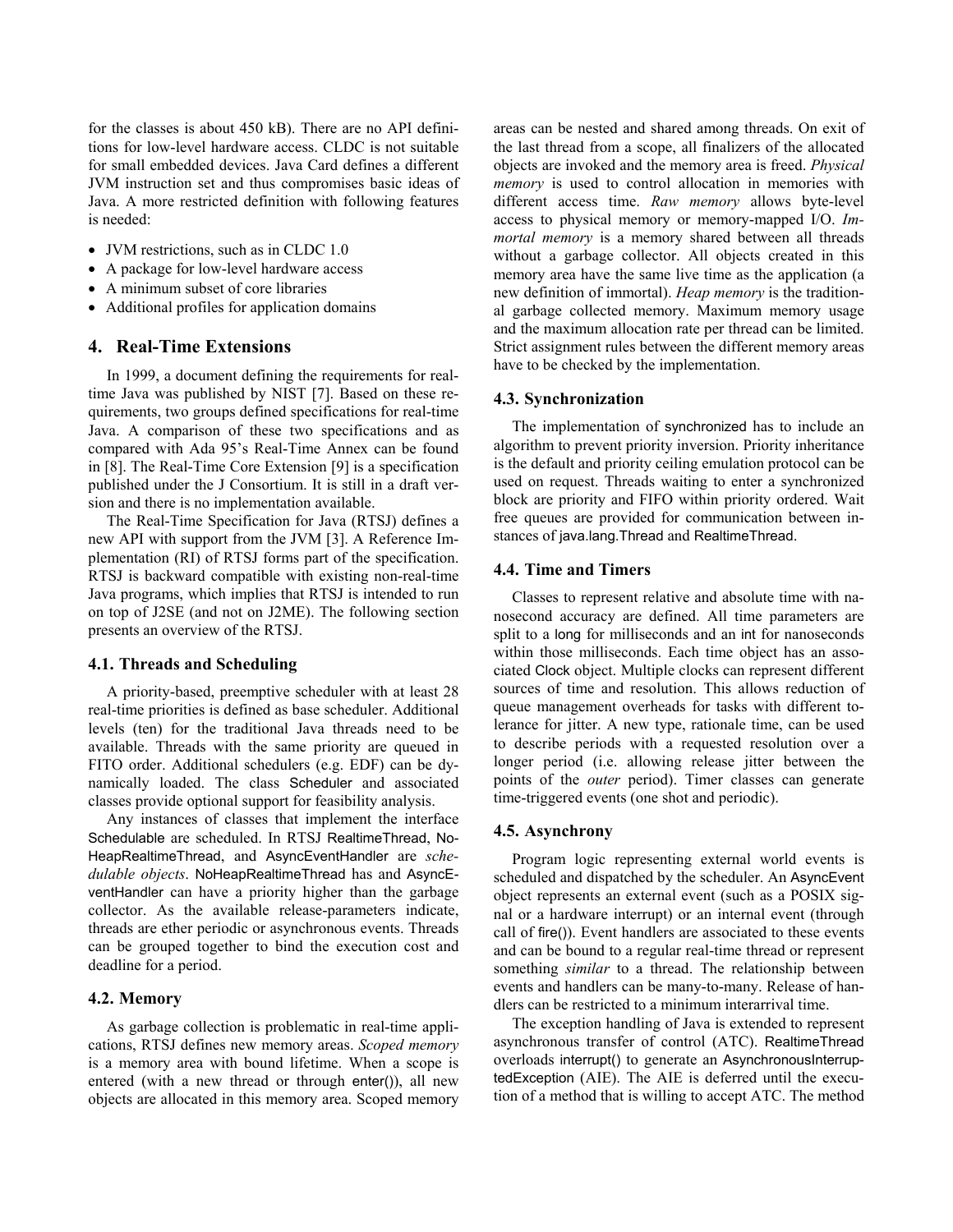indicates this by including AIE in its throw clause. The semantics of catch is changed so that, even when it catches an AIE, the AIE is still propagated until the happened() method of the AIE is invoked. Timed, a subclass of AIE, simplifies the programming of timeouts.

## **4.6. Discussion of the RTSJ**

RTSJ is a complex specification leading to a big memory footprint. The core classes and the JVM executable of the RI on Linux constitute about 5 MB. RTSJ assumes a RTOS and the RI runs on a heavyweight RT-Linux system. RTSJ is too complex for low-end embedded systems. This complexity also hampers programming of highintegrity applications. Runtime memory allocation of the RTSJ classes is not documented.

**Threads and Scheduling:** If a real-time thread is preempted by a higher priority thread, it is not defined if the preempted thread is placed in front or back of the waiting queue. It is not specified whether the default scheduler performs, or has to perform, time slicing between threads of equal priority.

**Memory:** It would be ideal if real-time systems were able to allocate all memory at the initialization phase and forbid dynamic memory in the mission phase. However, this is too restrictive for some library functions. The solution to this problem in RTSJ is ScopedMemory, a memory space with limited lifetime. However, it can only be used as a parameter for thread creation or with enter(Runnable r). In a system without dynamic thread creation, using scoped memory at creation time of the thread leads to the same behavior as using immortal memory. The syntax with enter() leads to a cumbersome programming style: for each code part where limited lifetime memory is needed a new class has to be defined and a single instance of this class allocated at initialization time. A simpler syntax is shown in Figure 1. The main drawback of this syntax is that the programmer is responsible for its correct usage.

```
public void run() { 
 ... 
 myMem.enter(); 
 { // new code block disables access 
 // to new objects in outer scope. 
            Abc a = new Abc();
 } 
      myMem.exit(); 
 ... 
}
```
**Figure 1: Simpler syntax for scoped memory** 

**Time and Timers:** Why is the time split into milliseconds and nanoseconds? In the RI, it is converted to ns for add/subtract. After all mapping and converting (Absolute-Time, HighResolutionTime, Clock and RealTimeClock) the System.currentTimeMillis() time is used. Since time triggered release of tasks can be modeled with periodic threads, the additional concept of timers is superfluous.

**Asynchrony:** An unbound AsyncEventHandler is not allowed to enter() a scoped memory. However, it is not clear if scoped memory is allowed as a parameter in the construction of a handler. An unbound AsyncEventHandler leads to the implicit start of a thread on an event. This can lead to substantial overheads. From the application perspective, bound and unbound event handlers behave in the same way. This is an implementation hint expressed through different classes. A consistent way to express the *importance* of events would be a scheduling parameter for the minimum allowed latency of the handler. The syntax that is used in the throws clause of a method to state that ATC will be accepted is misleading. Exceptions in throws clauses are usually generated in a method and not *accepted*.

**J2SE Library:** It is not specified which classes are safe to be used in RealTimeThread and NoHeapRealTimeThread. Several operating system functions can cause unbound blocking and their usage should be avoided. The memory allocation in standard JDK methods is not documented and the use in immortal memory can lead to memory leaks.

**Missing Features:** There is no concept such as start mission. Changing scheduling parameters during runtime can lead to inconsistent scheduling behavior. There is no provision for low-level blocking such as disabling interrupts. This is a common technique in device drivers where some hardware operations have to be atomic without affecting the priority level of the requesting thread.

**On Small Systems:** Many embedded systems are still built with 8 or 16-bit CPUs. 32-bit processors are seldom used. The default integer type of Java is 32-bit, still large enough for almost all data types needed in embedded systems. Why are, often expensive, longs (64 bit integer) used in the RTSJ?

## **4.7. Subsets of RTSJ**

RTSJ is complex to implement and applications developed with RTSJ are difficult to analyze (because of some of the sophisticated features of the RTSJ). Various profiles have been suggested for high-integrity real-time applications that result in restrictions of the RTSJ. In [11], a subset of the RTSJ for high-integrity application domain with hard real-time constraints is proposed. It is inspired by the Ravenscar profile for Ada [12] and focuses is on exact temporal predictability.

The application is divided in two different phases: *initialization* and *mission*. All non time-critical initialization, global object allocations, thread creation and startup are performed in the initialization phase. All classes need to be loaded and initialized in this phase. The mission phase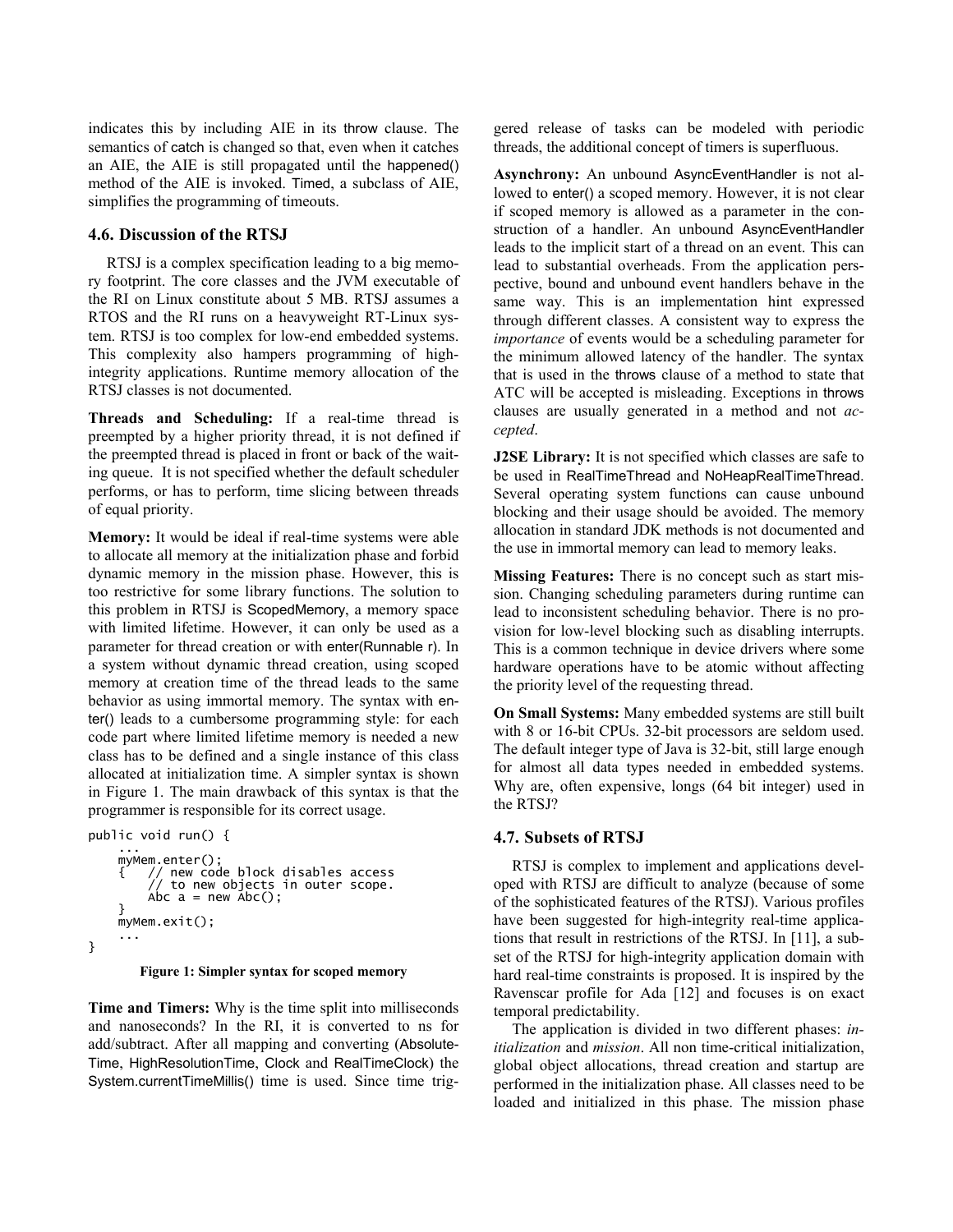starts after returning from main(), which is assumed to execute with maximum priority. The number of threads is fixed and the assigned priorities remain unchanged.Two types of tasks are defined: *Periodic time-triggered activities* execute an infinite loop with at least one call of wait-ForNextPeriod(). *Sporadic activities* are modeled with a new class SporadicEvent. A SporadicEvent is bound to a thread and an external event on creation. Unbound event handlers are not allowed. It is not clear if programmatic trigger of the event is allowed (invocation of fire()). A restriction for a minimum interarrival time of events is not defined. Timers are not supported as time-triggered activities are well supported by periodic threads. Asynchronous transfers of control, overrun and miss handles and calls to sleep() are not allowed. Synchronized methods with priority ceiling protocol provide mutual exclusion to shared resources. Threads are dispatched in FIFO order within each priority level. Sporadic events are used instead of wait, notify and notifyAll for signaling. Since garbage collection is still not time predictable, it is not supported. Scoped memory (LTMemory) is provided for object allocation during the mission phase. LTMemory has to be created during the initialization phase with initial size equal maximum size. For each thread and for the operations of the JVM WCET must be computable. Code is restricted to bound loops and bound recursions. Annotations for WCET analysis are suggested. The JVM needs to check the timing of events and thread execution. It is not stated how the JVM should react to a timing error.

**Ravenscar-Java** profile [13] is a restricted subset of RTSJ and is based on the work mentioned above. To simplify the initialization phase RJ defines Initializer, a class that has to be extended by the application class which contains main(). The use of time scoped memory is further restricted. LTMemory areas are not allowed to be nested nor shared between threads. Traditional Java threads are disallowed by changing the class java.lang.Thread. The same is true for all schedulable objects from the RTSJ. Two new classes are defined:

- PeriodicThread where run() gets called periodically, removing the loop construct with waitForNextPeriod().
- SporadicEventHandler binds a single thread with a single event. The event can be an interrupt or a software event.

**Criticisms of Subsets of the RTSJ:** If a subset of RTSJ is implemented and allowed it is harder for programmers to find out what is available and what not. This form of *compatibility* causes confusion. The use of different classes for a different specification is clearer and less error prone. Ravenscar-Java, as a subset of the RTSJ, claims to be compatible with the RTSJ, in the sense that programs written according to the profile are valid RTSJ programs.

However, mandatory usages of new classes such as PeriodicThread need an emulation layer to run on a RTSJ system. In this case, it is better to define complete new classes for a subset and provide the mapping to RTSJ. It is not necessary to distinguish between heap and immortal memory. Without a garbage collector, heap implicitly equates to immortal memory.

## **5. Definitions for Small Embedded Systems**

Restrictions on Java, such as the available configurations and profiles of J2ME and the RTSJ, are still too large and complex for small embedded real-time systems. Simpler definitions are therefore proposed: a *configuration* restricts the function of the JVM and the necessary library. Class definitions for low-level I/O are added. On top of this configuration, a *profile* for high-integrity real-time applications is defined.

#### **5.1. Small Embedded Devices Configuration**

SEDC is a configuration that fits into the J2ME layer model. It is intended for small embedded devices with a 16-bit (or even 8-bit) microprocessor and a low memory budget (below 128 kB).

**Restrictions of the JVM:** The JVM restrictions are similar to CLDC 1.0. The subset of the Java classes is smaller. To simplify the JVM the application is preverified and preloaded (and sometimes also linked with the JVM). Since small embedded devices have no or only a very simple user interface (like switches and LEDs), no stream input/output facilities are usually necessary. As memory is very limited, the Java class library is reduced to the absolute minimum. Only the following classes need to be available: java.lang.Object and java.lang.String. Threads are not part of SEDC. We define new thread behavior with realtime semantics in an extra profile. An additional library is provided for low-level I/O-access:

**Class IOPort:** Static methods of this class allow the application low-level access to I/O ports:

```
public static int read(int address)<br>public static void write(int value, int address)
```
**Class Clock:** Almost all microcontrollers have some kind of timer or counter. The class Clock provides a standard way of querying counter values. count() returns the current time in clock ticks. Tick frequency is device dependent and can be queried. ticksPerSecond() returns the resolution of the clock. For a system with a clock frequency higher than 2.15 GHz ticksPerMs() provides the resolution of the clock per millisecond. resolutionInBits() returns the length of the internal clock in bits.

**Class Interrupt:** The interrupt handler must extend the class Interrupt and register itself for an interrupt. An inter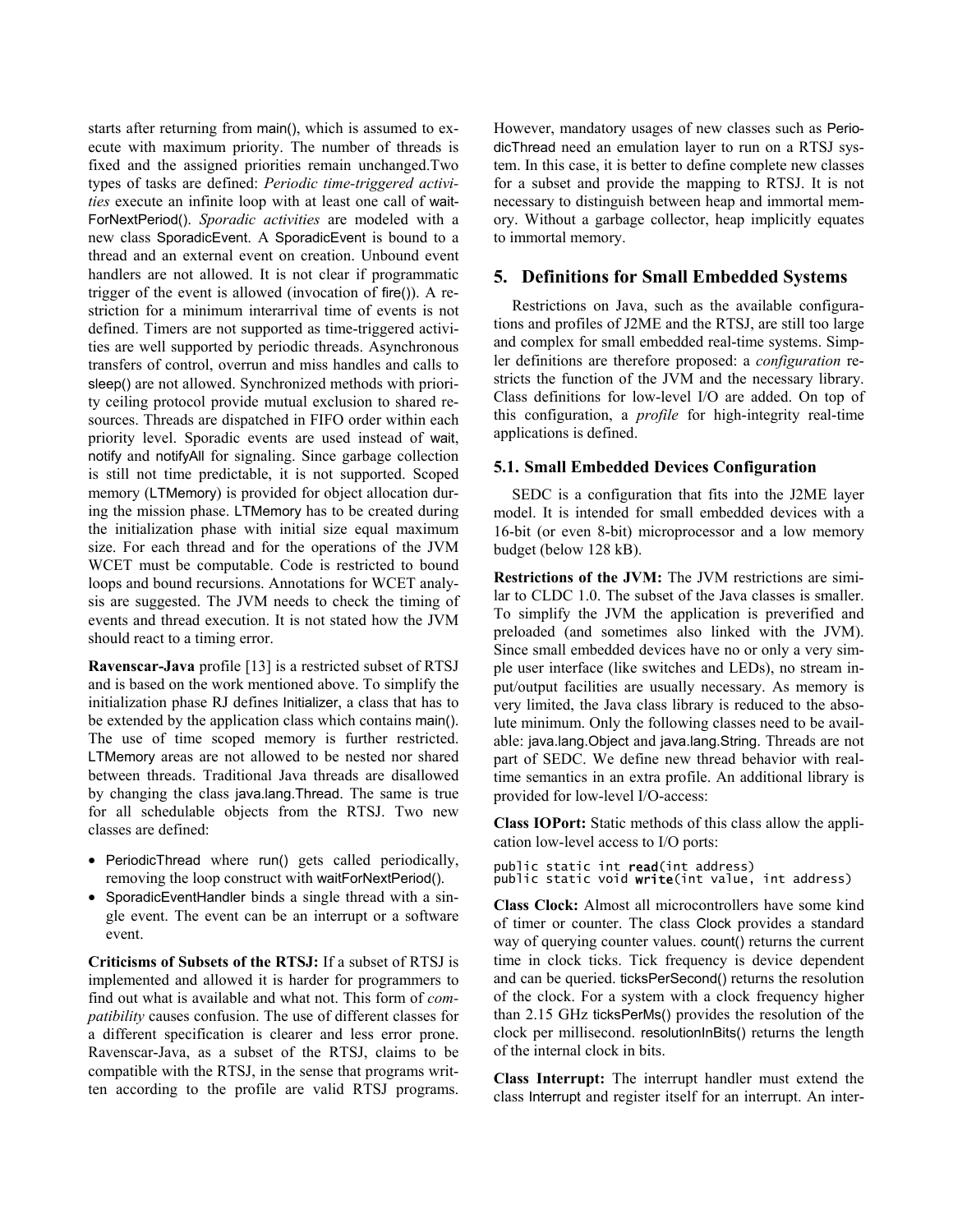rupt causes the object's handle() method to be called. For simple blocking, all interrupts can be disabled. The individual masking of interrupts is device specific and is handled via IOPort.

#### **5.2. A Real-Time Profile for Embedded Java**

A simple real-time profile is defined in the concept of the ADA Ravenscar profile [12]. It resembles the ideas from [11] and [13] but is not compatible with the RTSJ. Since the application domain for RTSJ is different from high-integrity systems, it makes sense for it *not* to be compatible with RTSJ. Restrictions can be enforced defining new classes (e.g. setting thread priority in the constructor of a real-time thread alone, enforcing minimum interarrival times for sporadic events). This profile addresses the same devices as SEDC (it is not, of course, restricted to small devices). With an emulation layer, it should be possible to run programs written for this specification on top of RTSJ. The guidelines are:

- High-integrity profile.
- Easy to implement.
- Low runtime overhead.
- No syntactic extension of Java.
- Support for time measurement if WCET analysis tools are not available.
- Known overhead: Documentation of runtime behavior and memory requirements of every JVM operation and all methods has to be provided.
- Implementation possible on top of SEDC.

**Application Structure:** The following restrictions apply to the application:

- Initialization and mission phase.
- Fixed number of threads.
- Threads are created at initialization phase.
- All shared objects are allocated at initialization.

**Threads:** Three schedulable objects are defined. RtThread represents a periodic task. As usual, task work is coded in run() which gets called on missionStart(). A scoped memory object can be attached to an RtThread at creation. HwEvent represents an interrupt with a minimum interarrival time. If the hardware generates more interrupts, they get lost. SwEvent represents a software-generated event. It is triggered by fire() and needs to override handle(). Figure 2 shows the definition of the basic classes. An example of a real-time thread can be found in Figure 3.

**Scheduling:** Threads and events are scheduled with fixed priority. No real-time threads or events are scheduled during the initialization phase. Most real-time systems use a fixed-priority preemptive scheduler. Tasks with the same priority are usually scheduled in a FIFO order. Two common ways to assign priorities are rate monotonic or, in a more general form, deadline monotonic assignment. When two tasks are given the same priority, we can choose one of them and assign a higher priority to that task and the task set will still be schedulable. This results in a strictly monotonic priority order and we do not need to deal with FIFO order. This eliminates queues for each priority level and results in a single, priority ordered task list with unlimited priority levels. Synchronized blocks are executed with priority ceiling emulation protocol. With objects for which the priority is not set, a top priority is assumed. This avoids priority inversions on objects that are not accessible from the application (e.g. objects inside a library). In addition, the scheduler contains methods for worst-case time measurement for both the periodic work and handler methods. These measured execution times can be used during development when no WCET analysis tool is available.

public class RtThread {

}

```
public RtThread(int priority, int period)<br>public RtThread(int priority, int period,
                           int offset) 
     public RtThread(int priority, int period,
                           Memory mem) 
public RtThread(int priority, int period,<br>int offset, Memory mem)
     public void enterMemory()
     public void exitMemory()
      public void run() 
      public boolean waitForNextPeriod() 
      public static void startMission() 
} 
public class HwEvent extends RtThread { 
     public HwEvent(int priority, int minTime,<br>int number)
int number)<br>public HwEvent(int priority, int minTime,<br>Memory mem, int number)
      public void handle() 
public class SwEvent extends RtThread { 
     public SwEvent(int priority, int minTime)
public SwEvent(int priority, int minTime,<br>Memory mem)
public final void fire()<br>public void handle()
}
```
#### **Figure 2: Schedulable objects**

**Memory:** The profile does not support a garbage collector. All memory allocation should be done at initialization phase. For new objects during the mission phase, a scoped memory is provided. Every scoped memory area can be assigned to one RtThread. A scoped memory cannot be shared between threads. No references from the heap to scoped memory are allowed. Scoped memory is explicitly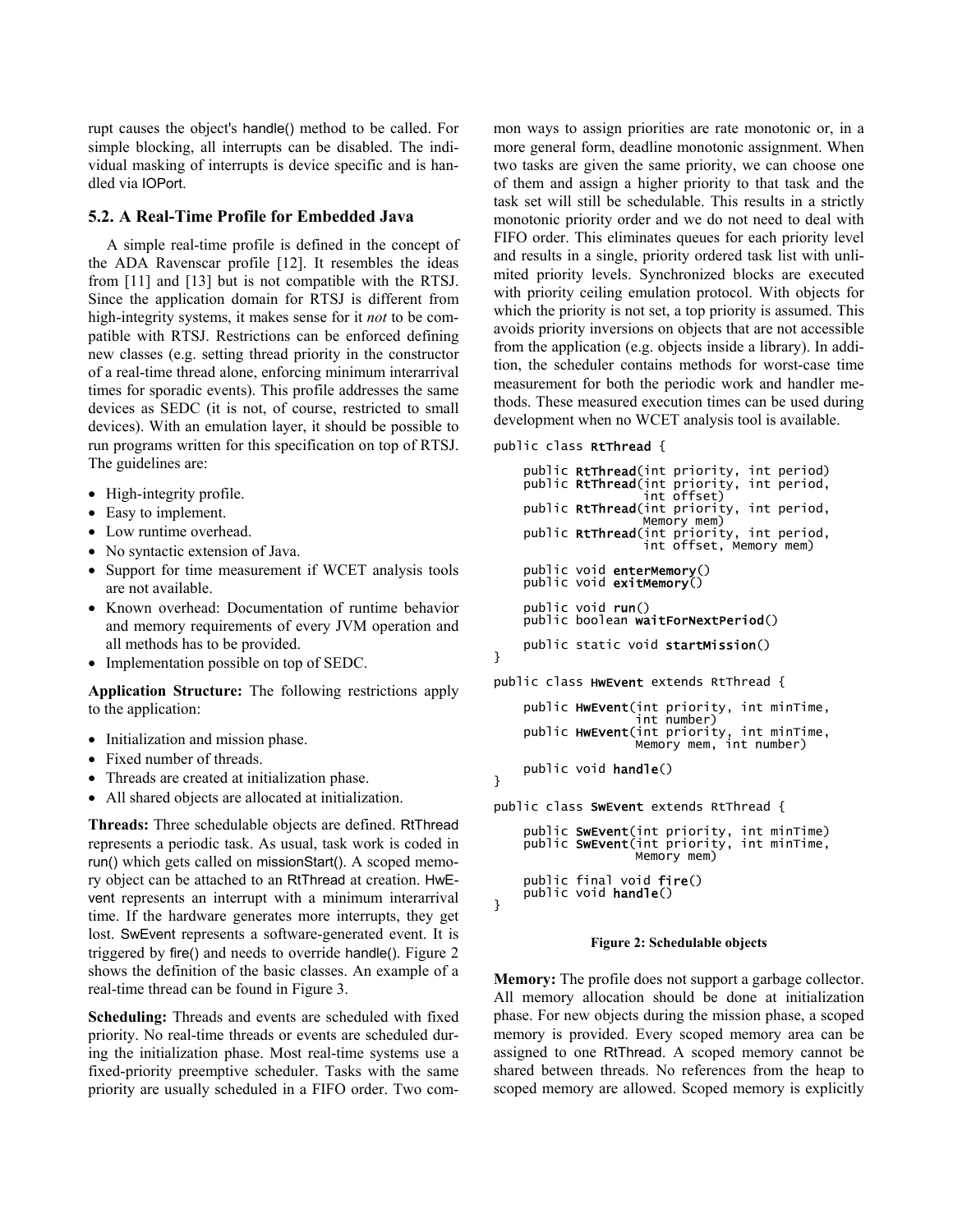entered and left with calls from the application logic. Memory areas are cleared on creation and when leaving the scope (call of exitMemory()) leading to a memory area with constant allocation time.

```
public class Worker extends RtThread {
```

```
 private SwEvent event; 
     public Worker(int p, int t, 
                       SwEvent ev) { 
           super(p, t, 
                 r, create a scoped memory area
               new Memory(10000) 
         \lambda;
          event = ev:
     } 
     public void run() { 
          for (;;) { 
 work(); // do some work 
 event.fire(); // and fire an event 
 // some work in scoped memory 
 enterMemory(); 
 workWithMem(); 
                exitMemory(); 
               // wait for next period<br>if (!waitForNextPeriod(
                  (!waitForNextPeriod()) {
               missedDeadline();
 } 
 } 
 // should never reach this point 
     }
```
**Figure 3: A periodic real-time thread** 

**Restriction of Java:** Only WCET analyzable language constructs are allowed. Since the definition when to call the static class initializer is problematic, they are disallowed. This code has to be moved to a static method (e.g. init()) and called in the initialization phase. finalize() has a weak definition in Java. Because real-time systems run *forever*, objects in the heap, that is implicit *immortal* memory in this specification, will never be finalized. Objects in scoped memory are released on exitMemory(). However, finalizations on these objects complicate WCET analysis of exitMemory(). Due to the implementation and WCET analysis complexity dynamic class loading is avoided. A program analysis tool can greatly help in enforcing these restrictions.

#### **6. Implementation Results**

}

The proposed profile is implemented on JOP. In this section, the implementation of the simple real-time profile is compared with the RI (Reference Implementation) of RTSJ on top of Linux. The RI is an interpreting implementation of the JVM not optimized for performance. A commercial version of the RTSJ, JTime by TimeSys, should perform better. However, it was not possible to get a license of JTime for research purpose. JOP is implemented in a low cost FPGA (Cyclone EP1C6) from Altera clocked with 100 MHz. The test results for the RI were obtained on an Intel Pentium MMX 266 MHz, running Linux SuSE 8.2 with the TimeSys GPL Linux 3.1 [14] kernel as recommended by the RI. For each test 500 measurements were made.

Many activities in real-time systems must be performed periodically. Low release jitter is of major importance for tasks such as control loops. The test setting is similar to the periodic thread test in [15]. A single real-time thread only calls waitForNextPeriod() in a loop and records the time between calls that follow. Table 1 shows the average, standard deviation and extreme values for different period times on JOP. In Table 2 the same values are shown for the RI.

|            | Avg.     | Std. Dev.       | Min.     | Max.     |
|------------|----------|-----------------|----------|----------|
| $T=80$ us  | $80$ us  | 28 us           | 52 us    | 115 us   |
| $T=100$ us | $100$ us | 0 <sub>us</sub> | 100 us   | $100$ us |
| $T=500$ us | $500$ us | 0 us            | $500$ us | 500 us   |

**Table 1: Jitter of Periodic Threads with JOP.** 

|           | Avg.              | Std. Dev.          | Min.               | Max.               |
|-----------|-------------------|--------------------|--------------------|--------------------|
| $T=5$ ms  | $4.00$ ms         | $7.92$ ms          | $0.017 \text{ ms}$ | $19.90 \text{ ms}$ |
| $T=10$ ms | $6.64$ ms         | $9.34 \text{ ms}$  | $0.019$ ms         | $19.94 \text{ ms}$ |
| $T=20$ ms | $20.0$ ms         | $0.015$ ms         | $19.87 \text{ ms}$ | $20.14 \text{ ms}$ |
| $T=30$ ms | $30.0$ ms         | $0.031 \text{ ms}$ | 29.69 ms           | $30.31 \text{ ms}$ |
| $T=35$ ms | $35.0 \text{ ms}$ | $5.001$ ms         | 29.75 ms           | $40.25$ ms         |
|           |                   |                    |                    |                    |

**Table 2: Jitter of Periodic Threads with RI/RTSJ.** 

Using of a microsecond accurate timer interrupt, programmed by the scheduler, results in excellent performance of periodic threads in JOP. No jitter can be observed with a single thread at periods above 100 us. The RI performs inaccurately at periods below 20 ms. Larger periods that are multiples of 10 ms have very low jitter. However, using a period such as 35 ms shows a standard deviation of five ms. A detailed look at the collected samples shows only values of 30 and 40 ms. This implies a timer tick of 10 ms in the underlying operating system.

Table 3 gives the time for the context switch in processor clock cycles. The test setting consists of two threads. A low priority thread continuously stores the current time in a shared variable. A high priority periodic thread measures the time difference between this value and the time immediately after waitForNextPeriod().

|          | Avg   | Std. Dev. | Min.  | Max.  |
|----------|-------|-----------|-------|-------|
| JOP.     | 4088  | 10.29     | 4083  | 4116  |
| RI Linux | 12923 | 1145      | 11529 | 21090 |

**Table 3: Time for a Thread Switch in Clock Cycles.** 

In the next test setting, a high priority event handler is triggered by a low priority periodic thread. As